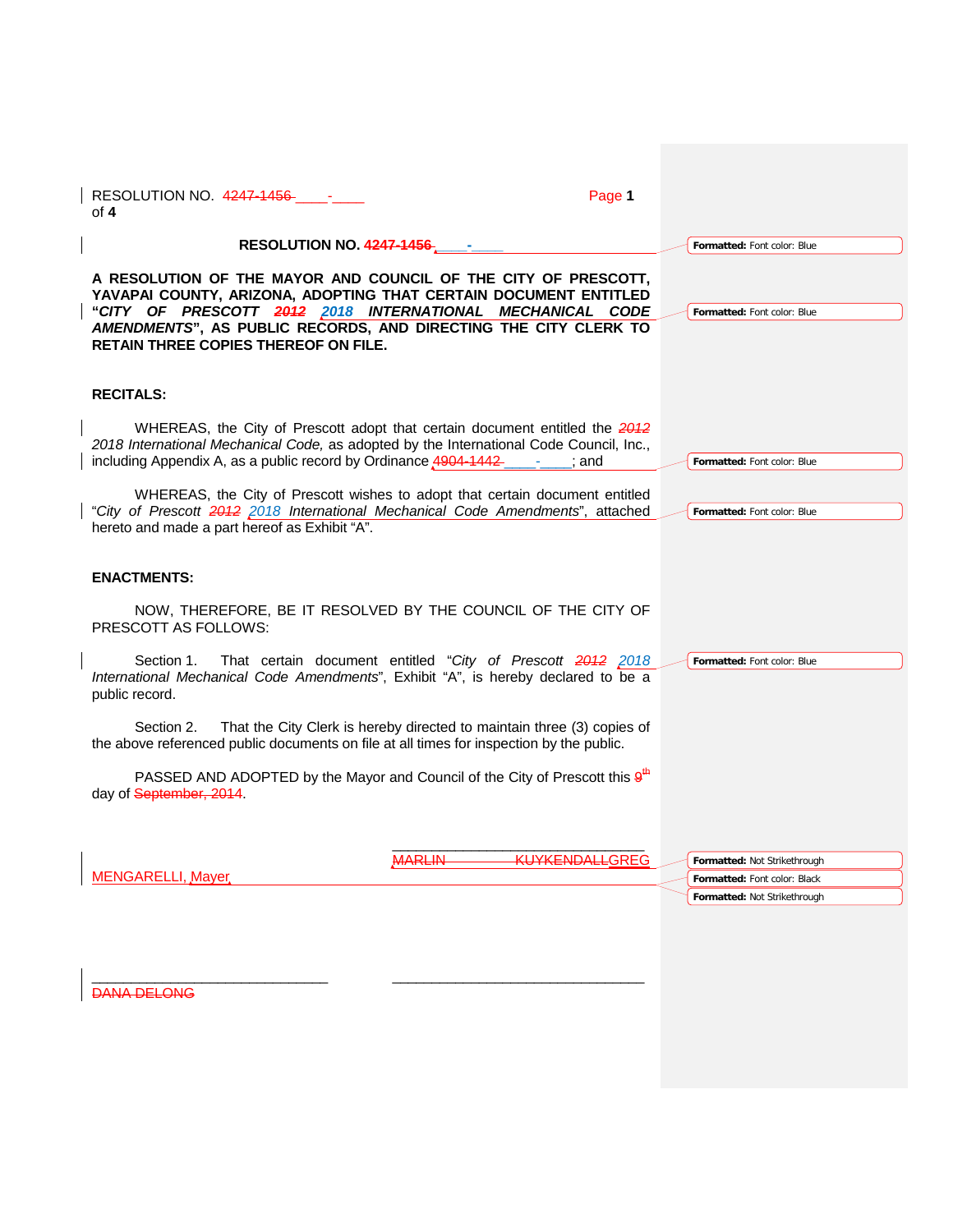RESOLUTION NO. 4247-1456 \_\_\_\_-\_\_\_\_ Page **2** of **4**

MAUREEN SCOTT, City Clerk **Jones Act Act ADINI**, City Attorney **Formatted:** Not Strikethrough

**Formatted:** Font color: Black, Not Strikethrough

**Formatted:** Font color: Black

**Formatted:** Font color: Black, Not Strikethrough

**Formatted:** Font color: Black, Not Strikethrough

**Formatted:** Font color: Black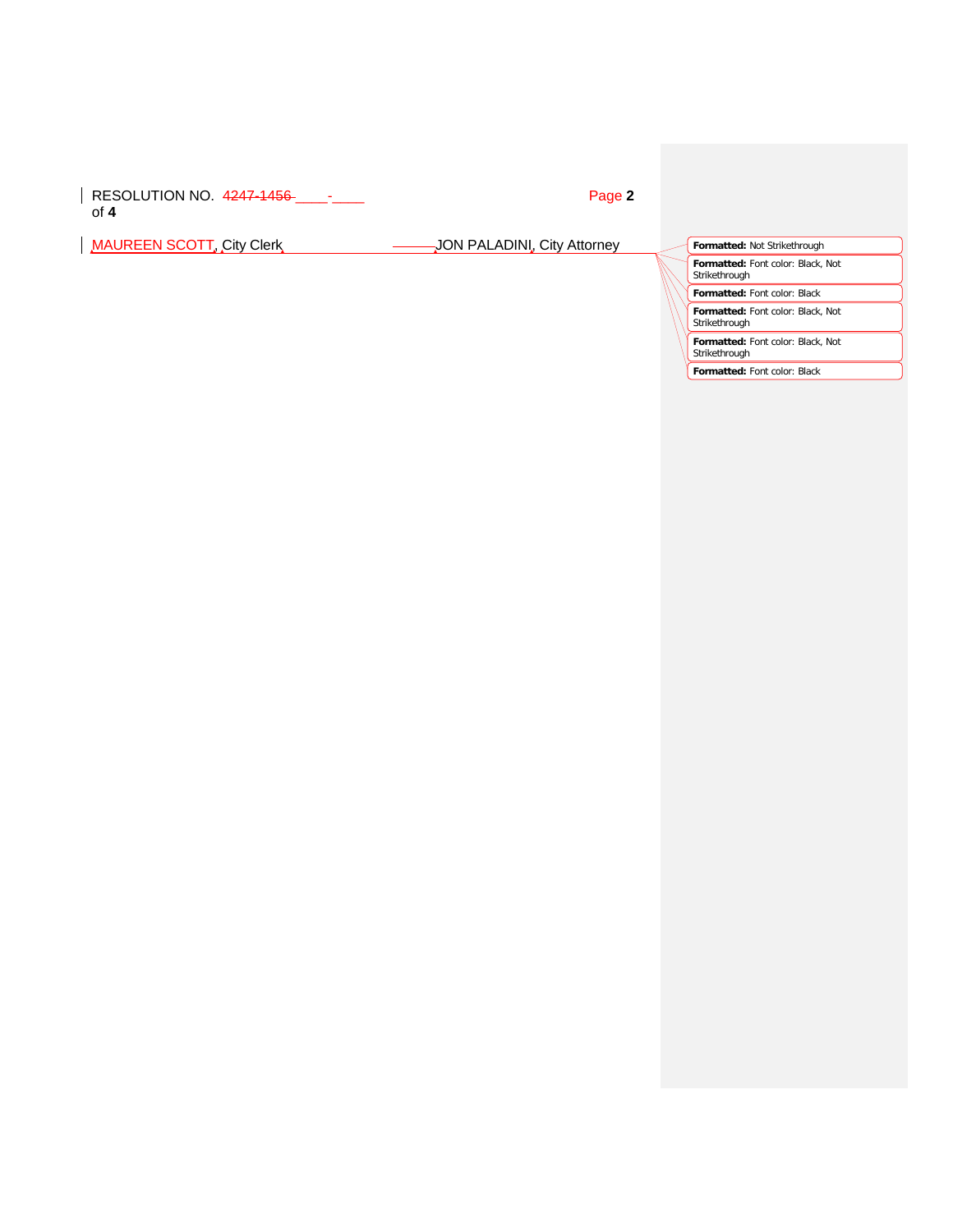| RESOLUTION NO. 4247-1456-<br>Page 3<br>of $4$                                                                                                                                                                                                                                                                                                                                                                                                                                                                                                                                                                                                                                                                                                                                    |                                                                                                                    |
|----------------------------------------------------------------------------------------------------------------------------------------------------------------------------------------------------------------------------------------------------------------------------------------------------------------------------------------------------------------------------------------------------------------------------------------------------------------------------------------------------------------------------------------------------------------------------------------------------------------------------------------------------------------------------------------------------------------------------------------------------------------------------------|--------------------------------------------------------------------------------------------------------------------|
|                                                                                                                                                                                                                                                                                                                                                                                                                                                                                                                                                                                                                                                                                                                                                                                  |                                                                                                                    |
| EXHIBIT "A"                                                                                                                                                                                                                                                                                                                                                                                                                                                                                                                                                                                                                                                                                                                                                                      |                                                                                                                    |
| PART <sub>1</sub><br><b>ADOPTION</b>                                                                                                                                                                                                                                                                                                                                                                                                                                                                                                                                                                                                                                                                                                                                             |                                                                                                                    |
| That Resolution 3914-0920 4247-1456 of the City of Prescott is here by repealed and a new International<br>Mechanical code pertaining to all aspects of construction is adopted to read as follows:                                                                                                                                                                                                                                                                                                                                                                                                                                                                                                                                                                              | Formatted: Font color: Custom<br>Color(RGB(79,129,189))                                                            |
| CITY OF PRESCOTT 2012 2018 INTERNATIONAL MECHANICAL CODE AMENDMENTS                                                                                                                                                                                                                                                                                                                                                                                                                                                                                                                                                                                                                                                                                                              | Formatted: Font color: Custom<br>Color(RGB(79,129,189))                                                            |
| There is hereby adopted by reference, that certain document known as the International Mechanical<br>Code, 2012 2018 edition, as published by the International Code Council. Said document is hereby<br>amended and adopted as the 2012 2018 International Mechanical Code for the City of Prescott for<br>regulating and governing the conditions and maintenance of all property, buildings and structures; by<br>providing the standards for supplied utilities and facilities and other physical things and conditions                                                                                                                                                                                                                                                      | Formatted: Font color: Custom<br>Color(RGB(79,129,189))<br>Formatted: Font color: Custom<br>Color(RGB(79,129,189)) |
| essential to ensure that structures are safe, sanitary and fit for occupation and use; and the condemnation<br>of buildings and structures unfit for human occupancy and use and the demolition of such structures as<br>herein provided; providing for the issuance of permits and collection of fees therefore; and each and all<br>regulations, provisions, penalties, conditions, and terms of the various Technical codes and Ordinances.<br>Providing procedures for enforcement thereof; providing the severability of each and all conditions and<br>terms of the "City of Prescott 2012 2018 International Mechanical Code" are hereby referred to, adopted,<br>and made as part hereof as set forth herein, excepting such portions as are herein deleted, modified or | Formatted: Font color: Custom<br>Color(RGB(79,129,189))                                                            |
| amended.                                                                                                                                                                                                                                                                                                                                                                                                                                                                                                                                                                                                                                                                                                                                                                         |                                                                                                                    |
| <b>CHAPTER 1 - SCOPE AND ADMINISTRATION</b>                                                                                                                                                                                                                                                                                                                                                                                                                                                                                                                                                                                                                                                                                                                                      |                                                                                                                    |
| <b>SECTION 101 - GENERAL</b>                                                                                                                                                                                                                                                                                                                                                                                                                                                                                                                                                                                                                                                                                                                                                     |                                                                                                                    |
| <b>SECTION 101.1 Title</b> is amended to read as follows:                                                                                                                                                                                                                                                                                                                                                                                                                                                                                                                                                                                                                                                                                                                        |                                                                                                                    |
| 101.1 Title. These regulations shall be known as the "City of Prescott 2012 2018 International<br>Mechanical Code", hereinafter referred to as 'this Code'.                                                                                                                                                                                                                                                                                                                                                                                                                                                                                                                                                                                                                      | Formatted: Font color: Custom<br>Color(RGB(79,129,189))                                                            |
| SECTION 102 through 106, 108 through 110 is hereby deleted and replaced with the requirements of<br>the City of Prescott Administrative Building Code as adopted and as may be amended from time to time.                                                                                                                                                                                                                                                                                                                                                                                                                                                                                                                                                                        |                                                                                                                    |
| <b>CHAPTER 2 - SCOPE AND ADMINISTRATION</b>                                                                                                                                                                                                                                                                                                                                                                                                                                                                                                                                                                                                                                                                                                                                      |                                                                                                                    |
| <b>SECTION 201 - GENERAL</b>                                                                                                                                                                                                                                                                                                                                                                                                                                                                                                                                                                                                                                                                                                                                                     |                                                                                                                    |
| <b>SECTION 201.3 – Terms defined in other codes, is hereby amended as follows:</b>                                                                                                                                                                                                                                                                                                                                                                                                                                                                                                                                                                                                                                                                                               |                                                                                                                    |
| 201.4 Terms not defined in other codes. Where terms are not defined in this code and are<br>defined in the International Conservation Code, International Fire Code, International Fuel Gas<br>Code, International Mechanical Code, International Plumbing Code or The City of Prescott<br>Administration Code, such terms shall have the meanings ascribed to them as in those codes.                                                                                                                                                                                                                                                                                                                                                                                           |                                                                                                                    |
| SECTION 201.4 - Terms not defined, is hereby amended as follows:                                                                                                                                                                                                                                                                                                                                                                                                                                                                                                                                                                                                                                                                                                                 |                                                                                                                    |
| 201.4 Terms not defined. Where terms are not defined through the methods authorized by this<br>Chapter, such terms shall have ordinarily accepted meanings such as the context implies. The<br>Current edition of Webster's New International Dictionary of the English Language, Unabridged,<br>shall be considered as providing ordinarily accepted meanings.                                                                                                                                                                                                                                                                                                                                                                                                                  |                                                                                                                    |
|                                                                                                                                                                                                                                                                                                                                                                                                                                                                                                                                                                                                                                                                                                                                                                                  |                                                                                                                    |
|                                                                                                                                                                                                                                                                                                                                                                                                                                                                                                                                                                                                                                                                                                                                                                                  |                                                                                                                    |
|                                                                                                                                                                                                                                                                                                                                                                                                                                                                                                                                                                                                                                                                                                                                                                                  |                                                                                                                    |